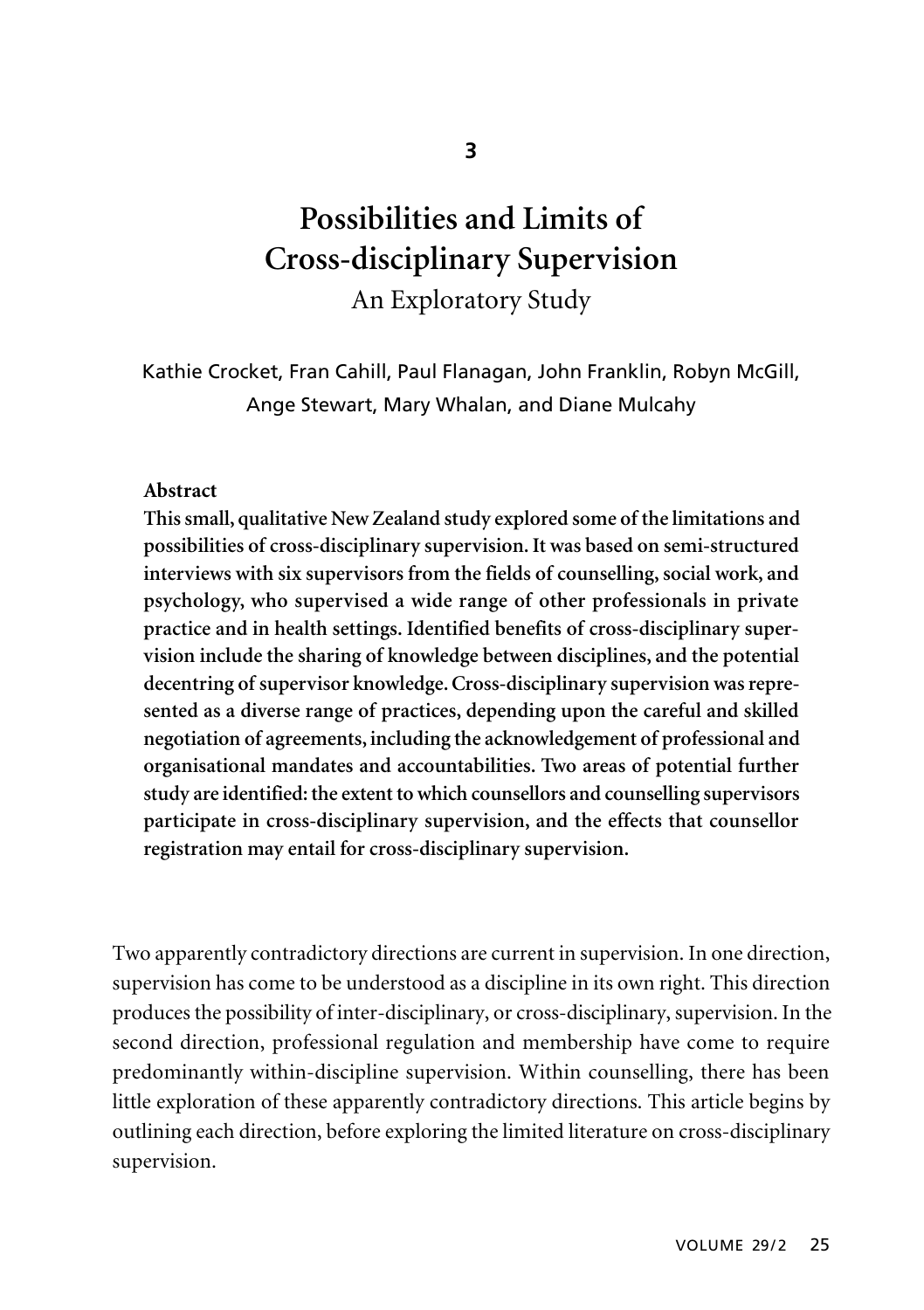Supervision is increasingly promoted as a generic activity, with frameworks that apply across theoretical differences and across disciplines (Bernard & Goodyear, 2009; Carroll, 1996; Holloway, 1995), and as a profession in its own right (Grauel, 2004). In New Zealand, inter-professional interests in supervision were highlighted by way of two national supervision conferences (see Beddoe & Worrall, 2001; Beddoe, Worrall, & Howard, 2005) that brought together a wide range of health and social service professionals. Cross-disciplinary supervision occurs in a range of contexts: peer supervision groups within agency settings include practitioners from a range of disciplines; supervisors in private practice offer supervision to those from other disciplines; and within health settings where multi-disciplinary teams are commonplace, interdisciplinary supervision is also common.

Both in New Zealand and internationally, it is mostly social workers who have written about various aspects of new developments in cross-disciplinary supervision (Davys & Beddoe, 2008; O'Donoghue, 2004; Simmons, Moroney, Mace, & Shepherd, 2007). O'Donoghue attributed the emergence of cross-disciplinary supervision to developments in collaborative practice in health and social services, along with the separation of clinical and management functions in social work, and the growth of private practice in supervision. Participants in an inter-professional supervision education programme suggested that they benefited from exposure to a greater breadth of knowledge (Davys & Beddoe, 2008).

At the same time as these apparently collaborative moves towards inter-disciplinary supervision, the regulatory environment—including membership policy changes within the New Zealand Association of Counsellors (NZAC), the membership requirements of the Aotearoa New Zealand Association of Social Workers (ANZASW), and the Health Practitioners Competence Assurance Act (2003)—tends to create a counter direction, toward within-profession supervision. Regulation of the health and helping professions in New Zealand requires professional groups to articulate scopes of practice in an attempt to make clear distinctions between the professional practices of each group (Cornforth, 2006). These processes have the potential to heighten inter-professional rivalries and claims to hierarchy: each professional group claims exclusive practices which compete with the claims of other groups.

One possible consequence of moves towards solidifying distinctions between professional groups is the construction of supervision as a discipline-specific task, one that can be properly undertaken only with a senior within-profession supervisor. Moving supervision towards exclusivity may have effects that do not benefit practitioners or their clients. For example, without access to cross-disciplinary supervision, rural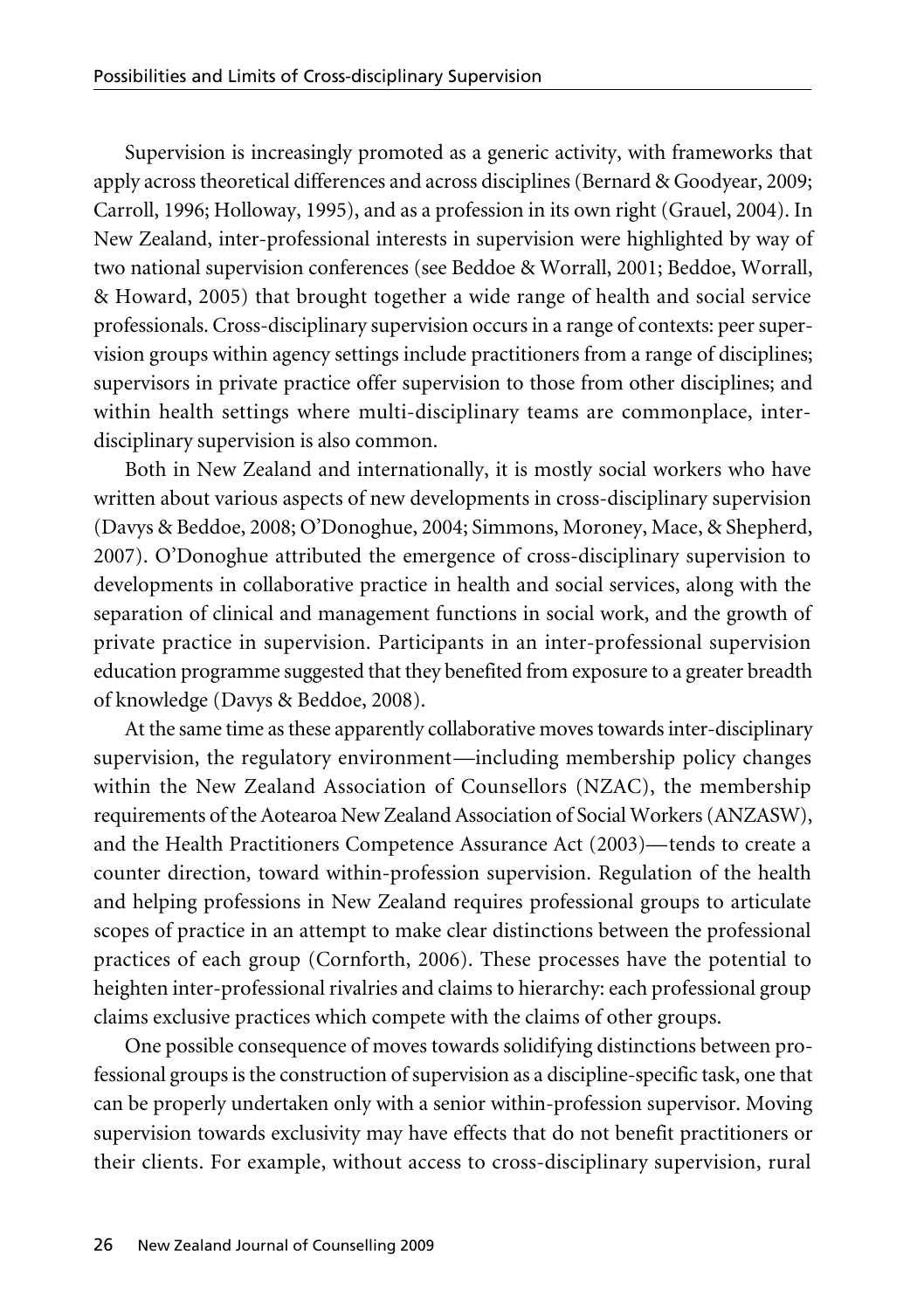practitioners' supervision options are more limited (Webb, 2006); professions might lose the contribution of experienced supervisors who currently identify with more than one profession, while having only one professional membership; and the options of those seeking modality match will also be limited.

The literature we identified explored cross-disciplinary supervision where there was, variously, a commonality of setting, typically health (Hyrkas, Appelqvist-Schmidlechner, & Paunonen-Ilmonen, 2002; Mullarkey, Keeley, & Playle, 2001; Rains, 2007), of client group (Thomasgard & Collins, 2003), or of practice modality, and thus of values (Townend, 2005). An inter-disciplinary model taught in an inter-disciplinary supervision programme was the focus of Davys and Beddoe's (2008) New Zealand study. Questions arise about what kinds of common ground are needed for effective cross-disciplinary supervision, and how these grounds are established. The literature offers some possible responses to these questions.

Practitioners need guidelines for negotiating the complexities of cross-disciplinary supervision, suggested O'Donoghue (2004) and Simmons et al. (2007). O'Donoghue proposed two sets of guidelines, one for social work practitioners, and the other for supervisors of social workers. He suggested that cross-disciplinary supervision be undertaken in addition to within-profession supervision, for example, and that it should be agreed to by the employing organisation. A set of practice recommendations offered by Townend (2005) included familiarity with each other's professional code; knowledge of each other's professional background; transparent acknowledgement of difference in status; and a common theoretical base.

Describing cross-disciplinary supervision in a district health board (DHB) setting as an aspect of a clinical supervision strategy, Rains (2007) identified a number of benefits. These benefits appear to have been founded on an overall strategy of education in supervision, for those participating both as practitioners and as supervisors. Interdisciplinary supervisor development groups were formed to strengthen supervisor practice. These supervisors used Davys' (2001) reflective learning model of supervision, which Rains suggested is applicable across disciplines as it is "clear," with a "process able to be followed without difficulty by supervisors" (p.62). Like Rains, Mullarkey et al. (2001) wrote in terms of the value of a "shared philosophy of care" (p.210) among those participating in cross-disciplinary supervision in their own workplace setting.

The literature cited here focuses mainly on inter-disciplinary settings and teams. It offers little guidance to those in private practice who supervise across disciplinary differences. This absence is significant: Copeland (2000) noted the different challenges of supervision in organisational and private practice contexts. For counselling, there is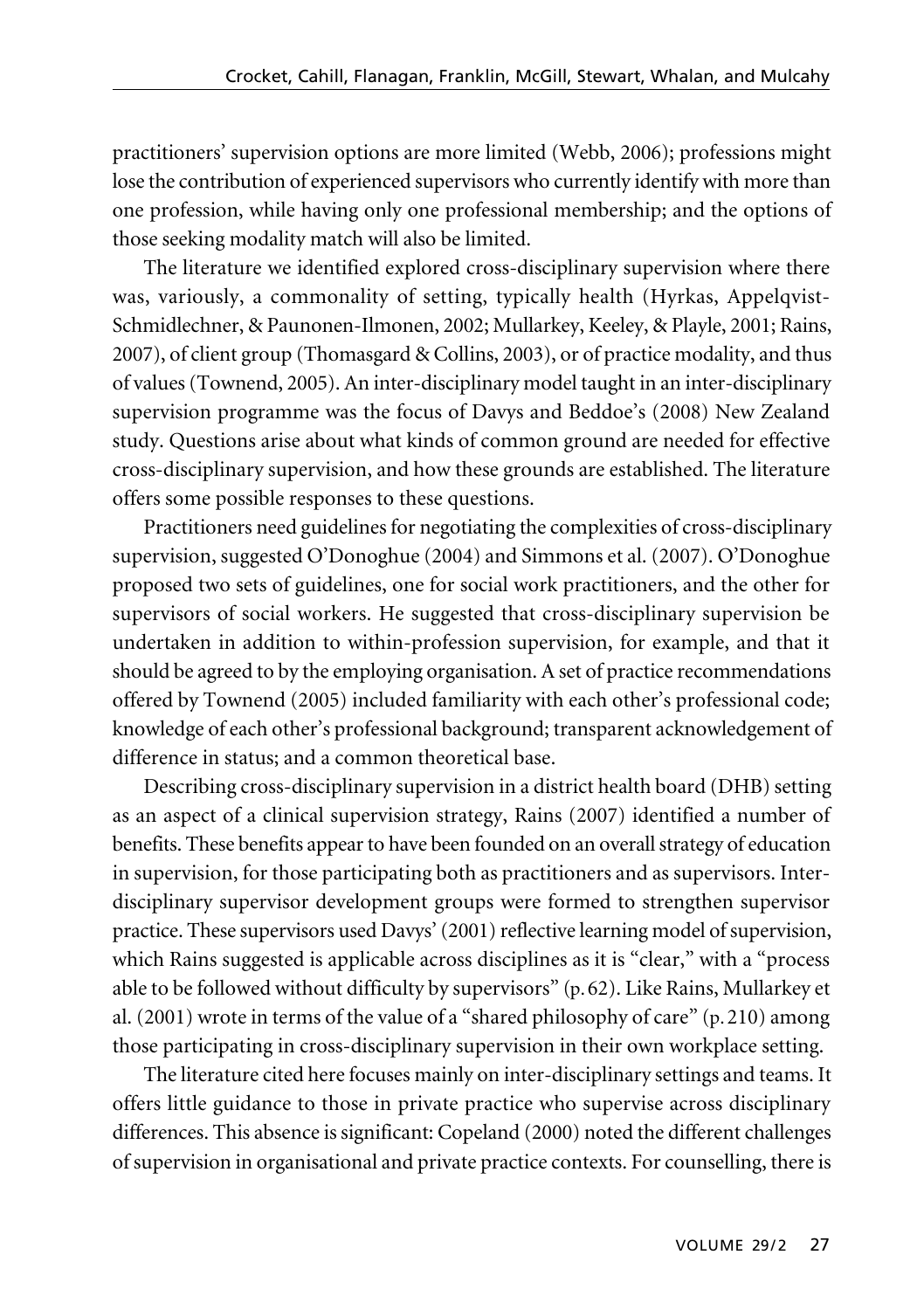a second absence: little is known about the extent to which counsellors in New Zealand participate in cross-disciplinary supervision, as practitioners and as supervisors, and what the possibilities and constraints might be.

This study set out to investigate the perspectives of supervisors who offer crossdisciplinary supervision, and to consider possible implications for counsellors who offer cross-disciplinary supervision, or participate in such supervision as practitioners. These were the research questions:

- What is enabled by cross-disciplinary supervision?
- What is constrained by cross-disciplinary supervision?

## **Research method**

The study was undertaken by students and teachers within a postgraduate counselling supervision programme, the university having granted ethical approval for the project. Participant privacy and identifiability was one ethical consideration. In response, in this article we have used random initials in naming each participant.

We employed qualitative inquiry strategies (Burman, 1994; McLeod, 2001; Reissman, 2008). Semi-structured interviews (Appendix 1) with supervisors who were experienced in cross-disciplinary supervision generated the data for the study. Interviews were audio-recorded for transcribing by each researcher.

Supervisors were identified from each researcher's professional networks. A number of interviews were across disciplinary differences. Table 1 shows the professional identities of researchers and participants, and participants' settings and qualifications.

| Researcher         | Participant                 | Participant:<br><b>Primary setting for</b><br>supervision practice | Participant:<br>Supervision<br>qualifications                            |
|--------------------|-----------------------------|--------------------------------------------------------------------|--------------------------------------------------------------------------|
| Nurse educator     | Social worker               | Mental health DHB                                                  | CIT/Weltec <sup>1</sup> through DHB;<br>Grad Cert (ACE/UoA) <sup>2</sup> |
| Plunket nurse      | Clinical psychologist       | Health DHB (contract)                                              | CIT/Weltec through DHB                                                   |
| Counsellor         | Social worker               | Health DHB                                                         | Grad Cert (ACE/UoA) <sup>2</sup>                                         |
| Spiritual director | Counsellor                  | Private practice                                                   |                                                                          |
| Counsellor         | Counsellor                  | Private practice                                                   |                                                                          |
| Counsellor         | Counsellor/<br>psychologist | Private practice                                                   |                                                                          |

**Table 1:** Professional identities, settings, and supervision qualifications

1. Central Institute of Technology/Wellington Institute of Technology

2. Auckland College of Education/The University of Auckland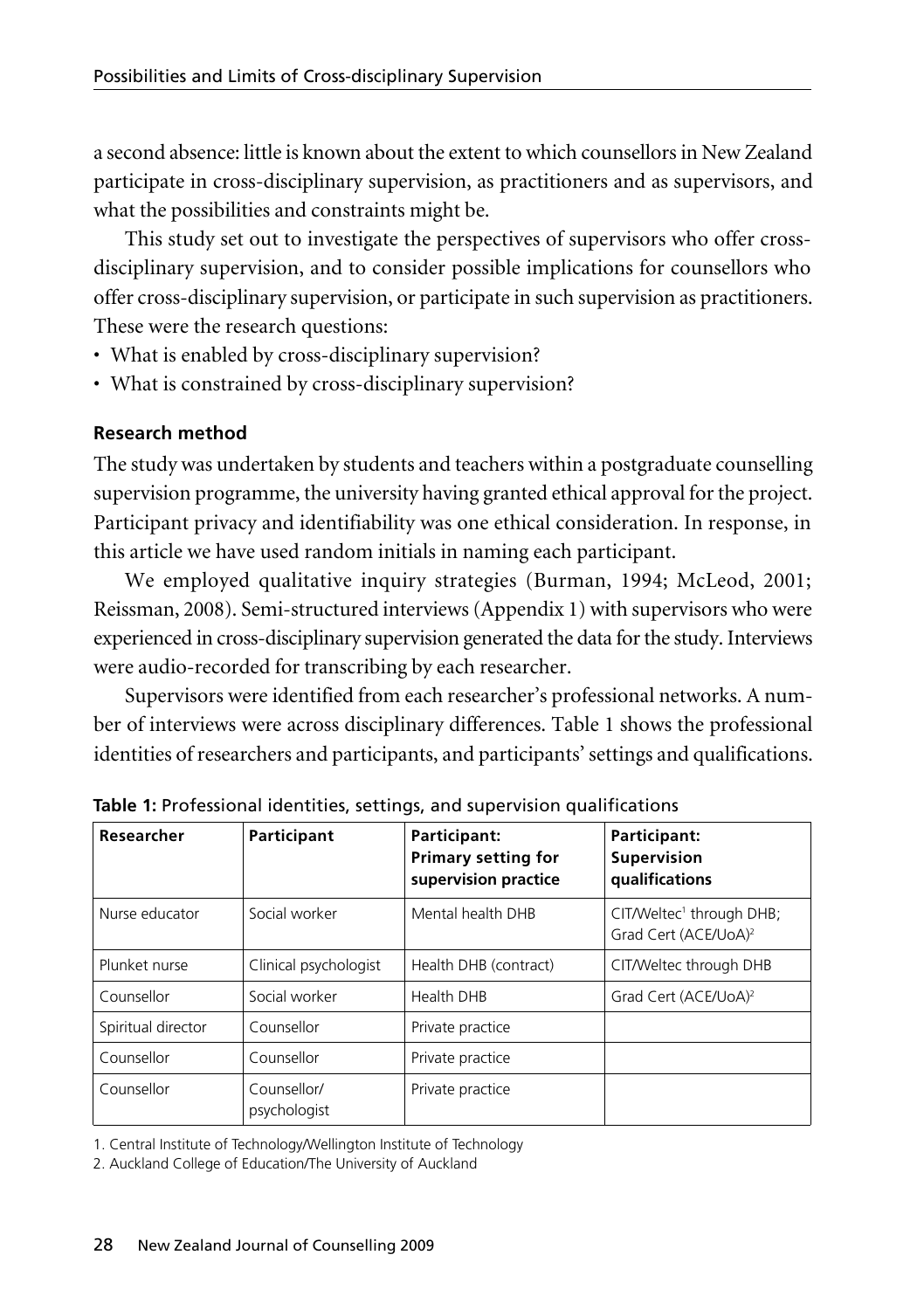| <b>/clairのinsulater Acis Dela Maris Dires Mira /classing Acis Daysing Des Dires in Acis Days Minimalisch code Des Hammers (2011)</b> |                              |                                 |                                    |                                   |                                 |                          |
|--------------------------------------------------------------------------------------------------------------------------------------|------------------------------|---------------------------------|------------------------------------|-----------------------------------|---------------------------------|--------------------------|
|                                                                                                                                      |                              |                                 | Supervisors                        |                                   |                                 |                          |
|                                                                                                                                      | (former social<br>Counsellor | (school setting &<br>Counsellor | Counsellor/<br>registered          | (health setting)<br>Social worker | (mental health<br>Social worker | psychologist<br>Clinical |
| Practitioners                                                                                                                        | worker) (private             | private practice)               | psychologist                       | 9                                 | setting & private               | (health setting-         |
|                                                                                                                                      | practice)<br>WR              | $\overline{5}$                  | does supervision<br>& counselling] |                                   | practice)<br>$\overline{B}$     | contract)<br>₹           |
|                                                                                                                                      |                              |                                 |                                    |                                   |                                 |                          |
|                                                                                                                                      |                              |                                 | (private practice)<br>EN           |                                   |                                 |                          |
| ACC case manager                                                                                                                     |                              |                                 | $\times$                           |                                   |                                 |                          |
| Career practitioner                                                                                                                  |                              |                                 | $\times$                           |                                   |                                 |                          |
| Chaplain-armed services                                                                                                              | $\times$                     |                                 |                                    |                                   |                                 |                          |
| Child therapist                                                                                                                      |                              |                                 |                                    |                                   |                                 | $\times$                 |
| Counsellor                                                                                                                           | $\times$                     | $X$ (+ students)                | $\times$                           | $\times$                          |                                 |                          |
| Counsellor/social worker/residential                                                                                                 |                              | $\times$                        |                                    |                                   |                                 |                          |
| GP/doctor                                                                                                                            | $\times$                     |                                 | $\times$                           |                                   |                                 |                          |
| Lawyer                                                                                                                               |                              |                                 | $\times$                           |                                   |                                 |                          |
| Manager                                                                                                                              |                              |                                 | $\times$                           |                                   |                                 |                          |
| Mental health nurse                                                                                                                  |                              |                                 |                                    | $\times$                          |                                 |                          |
| Mental health support worker                                                                                                         |                              |                                 |                                    |                                   |                                 | $\times$                 |
| Minister of religion-parish                                                                                                          | $\times$                     |                                 | $\times$                           |                                   |                                 |                          |
| Needs assessor                                                                                                                       |                              |                                 |                                    | $\times$                          |                                 |                          |
| Nurse                                                                                                                                |                              |                                 | $\times$                           | $\times$                          |                                 | $\times$                 |
| Occupational therapist                                                                                                               |                              |                                 |                                    | $\times$                          | $\times$                        |                          |
| Physiotherapist                                                                                                                      |                              |                                 |                                    | $\times$                          |                                 |                          |
| Probation officer                                                                                                                    |                              |                                 | $\times$                           |                                   |                                 |                          |
| Psychologist                                                                                                                         |                              |                                 |                                    |                                   |                                 | $X$ (+ students)         |
| Psychiatric registrar                                                                                                                |                              |                                 |                                    |                                   |                                 | $\times$                 |
| Social worker/counsellor                                                                                                             |                              |                                 |                                    |                                   | $\times$                        |                          |
| Social worker                                                                                                                        | $\times$                     | ×                               | $\times$                           | $\times$                          | $\times$                        |                          |
| Speech and language therapist                                                                                                        |                              |                                 |                                    |                                   | $\times$                        |                          |
| Stopping violence workers & facilitators                                                                                             |                              |                                 | $\times$                           |                                   |                                 |                          |
| Victim support workers                                                                                                               |                              |                                 | $\times$                           |                                   |                                 |                          |
| Volunteer-human rights support                                                                                                       |                              | $\times$                        |                                    |                                   |                                 |                          |

Table 2: Cross-disciplinary supervision: Who we talked to (supervisors) and who they supervise (practitioners) **Table 2:** Cross-disciplinary supervision: Who we talked to (supervisors) and who they supervise (practitioners)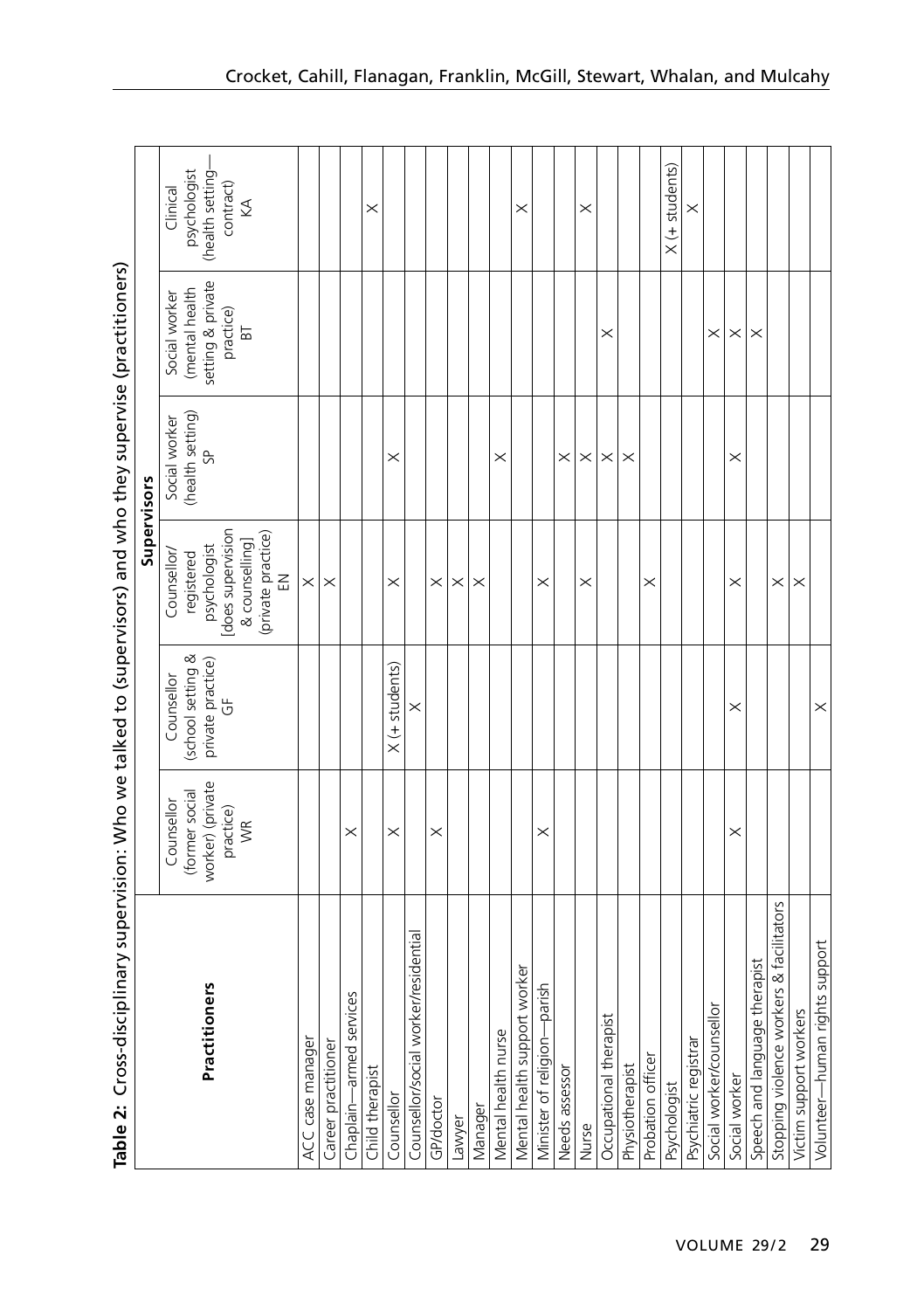The three counsellors in our study all supervised in private practice (external supervision); the two social workers and one psychologist supervised in DHB settings, the social workers offering internal supervision and the psychologist being contracted to offer "embedded" supervision (Costanzo & Ungar, 2007). Participants had engaged in supervision with a wide range of practitioners—including social services, health, pastoral ministry, administration, law, and the voluntary sector—as Table 2 shows.

The transcript texts became familiar to us as a research group through a series of individual and shared readings. Our purpose was to position ourselves in dialogue with the accounts of supervision as told in the transcript texts. This dialogue included individually written responses, and conversations with each other in pairs and as a group, where we accounted for what we were finding significant.

We engaged particularly with resonance and dissonance among: the different transcripts; our readings of and responses to the transcripts; the ideas offered by participants in similar settings; the ideas offered by participants from the same professional group; participants' ideas; and our own professional experiences. One challenge was to maintain inquiry when a participant represented our profession in ways dissonant with our own experience. A second challenge was to refrain from generalisations when there was resonance between participant perspectives: we had interviewed only six supervisors.

Valuing both resonance and dissonance, we began to identify particular stories of inter-disciplinary supervision, rising up out of the layers of our dialogic engagements with the research data.

#### **Results**

We report fragments of these stories, organised around four themes: the benefits of cross-disciplinary supervision; entering the contracting process; contracting for accountabilities; and the limits of cross-disciplinary supervision.

#### *1. Benefits of cross-disciplinary supervision*

Participants spoke of a range of benefits of cross-disciplinary supervision—for the practitioners and their practice, for the practitioners' organisations, and for the supervisors themselves.

A number of participants spoke about how their "outsidedness" (EN) contributed to the supervisory work. Distance from the discipline offered positions of inquiry to the supervisors so that systems and practices were not taken for granted: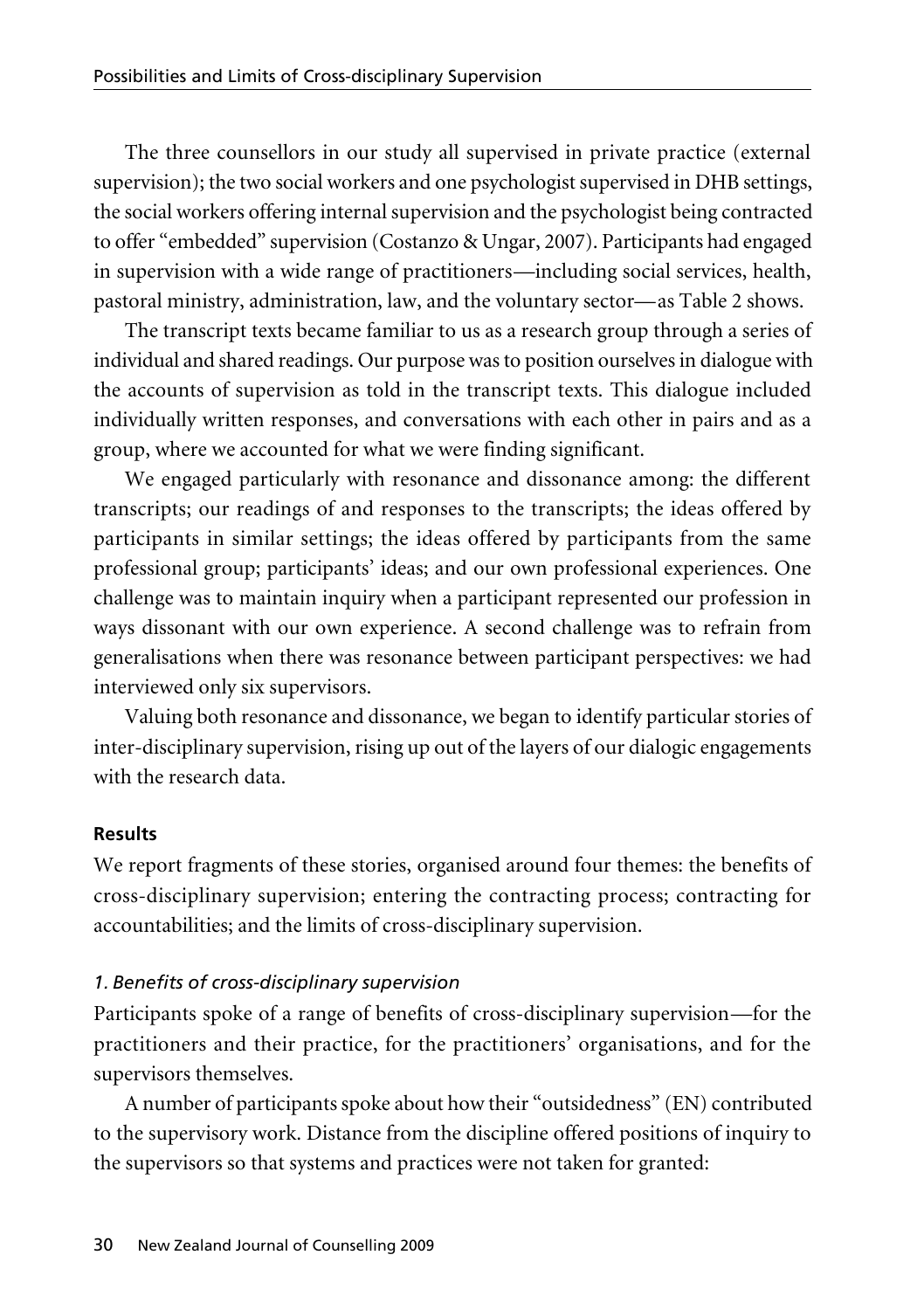*It [disciplinary difference] does keep me from presuming, perhaps it keeps me from being able to collude with the kind of powerful ways of looking at things [that are familiar].* (WR)

*What I can offer them is the ability to not over-connect with their stories.… I don't know the answers so it gives me the ability to really be the naïve inquirer, which helps them really think about what they do know.* (SP)

Some participants reported that their own disciplinary skills enhanced the practice of other professionals.

*My social work practice was enabling those other two disciplines [nursing and occupational therapy] to start broadening their particular perspectives.* (BT)

*…a number of social work students felt that there was a gap around the skills of building effective consultative, collaborative conversations with clients and with families. A number of them said, "Where do we go now to get that?" And I can imagine a social worker who is new to the practice, on having that experience then saying, "Well, OK, so maybe what I need is some counselling supervision."* (GF)

*…working [from a social work perspective] with the mental health nurse…she was no longer focusing on the individual but was actually starting to involve bringing in the family/whanau as part of the therapeutic practice.* (BT)

Enhancing the skills of practitioners also had institutional and organisational effects. SP suggested that cross-disciplinary supervision steps outside familiar hierarchies in other health professions:

*There was a lot of hierarchical stuff in nursing that kind of meant that supervision didn't work because of all that fear…the feeling that they are being watched, assessed, judged in some way…there is that historical fear.… [N]urses have started asking for supervision that is actually attending to the building of relationship, to addressing the issues that are present…really emphasising the importance that supervision is first and foremost a relationship.… We have made a lot of progress with that.* 

WR also identified possibilities for changing institutional practices. He suggested that cross-disciplinary supervision might offer practitioners the means to critique practices of power relating to gender, religion, and culture—"the power structures and the patriarchy in those sorts of churches."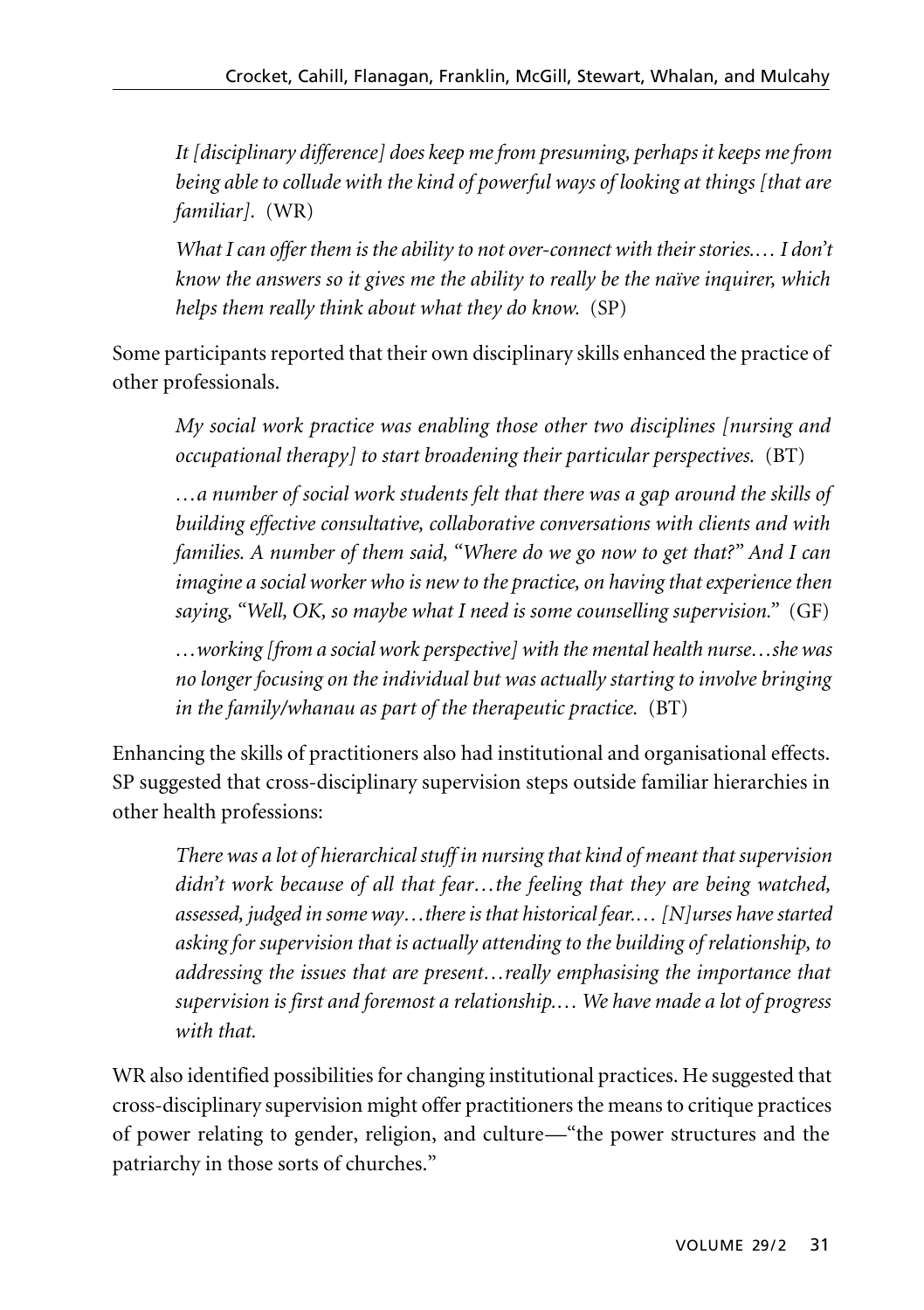*It [institutional practice] has to do with knowledges and which knowledges get privileged and which don't.… I find that people very easily give away their own sense of integrity—that may not be the right word. Power? Knowledge? Knowing!—and almost not even notice they have knowing…when their own knowing doesn't kind of align with some of the dominant ideas…about how to run a funeral or what you should do on a hospital visit.… I love helping a person find what actually they do and why they do it and what that relates to in terms of their own intentions.*

BT identified ways in which supervision across disciplines had effects on overall team work when the practitioners worked in a multidisciplinary team context: "We were able to start looking at how that particular nurse's practice acted on other parts of the team and the areas they overlapped in and how to resolve some of the tensions."

Within an organisational context, SP suggested that training in the use of supervision as part of the development of an organisational culture contributes to the value of cross-disciplinary supervision:

*Training the supervisors is really important. And training supervisees on how to get the most from supervision so that they are really informed. It kind of addresses some of that power imbalance so they know what to expect and if they don't get it they have learnt some skills to ask for it.*

Disciplinary difference also offered positions of inquiry for GF:

*For me just to be able to keep the question…what else is important for me to know here?… I am absolutely the non-expert in that context…that's also a benefit, because it keeps me really, really in that position of not knowing—and therefore alert to asking and checking.*

GF later described this positioning:

*…[it's] not that much different from the benefits I see in working with clients: of taking me into worlds that I don't know about—and expand my thinking, and challenge maybe, some ideas that I might have that need to be open to review. And I think that that's quite an important aspect—how I as a supervisor, as a practitioner, as a teacher of this work, continually put myself in a position of being open to review what the work is about.*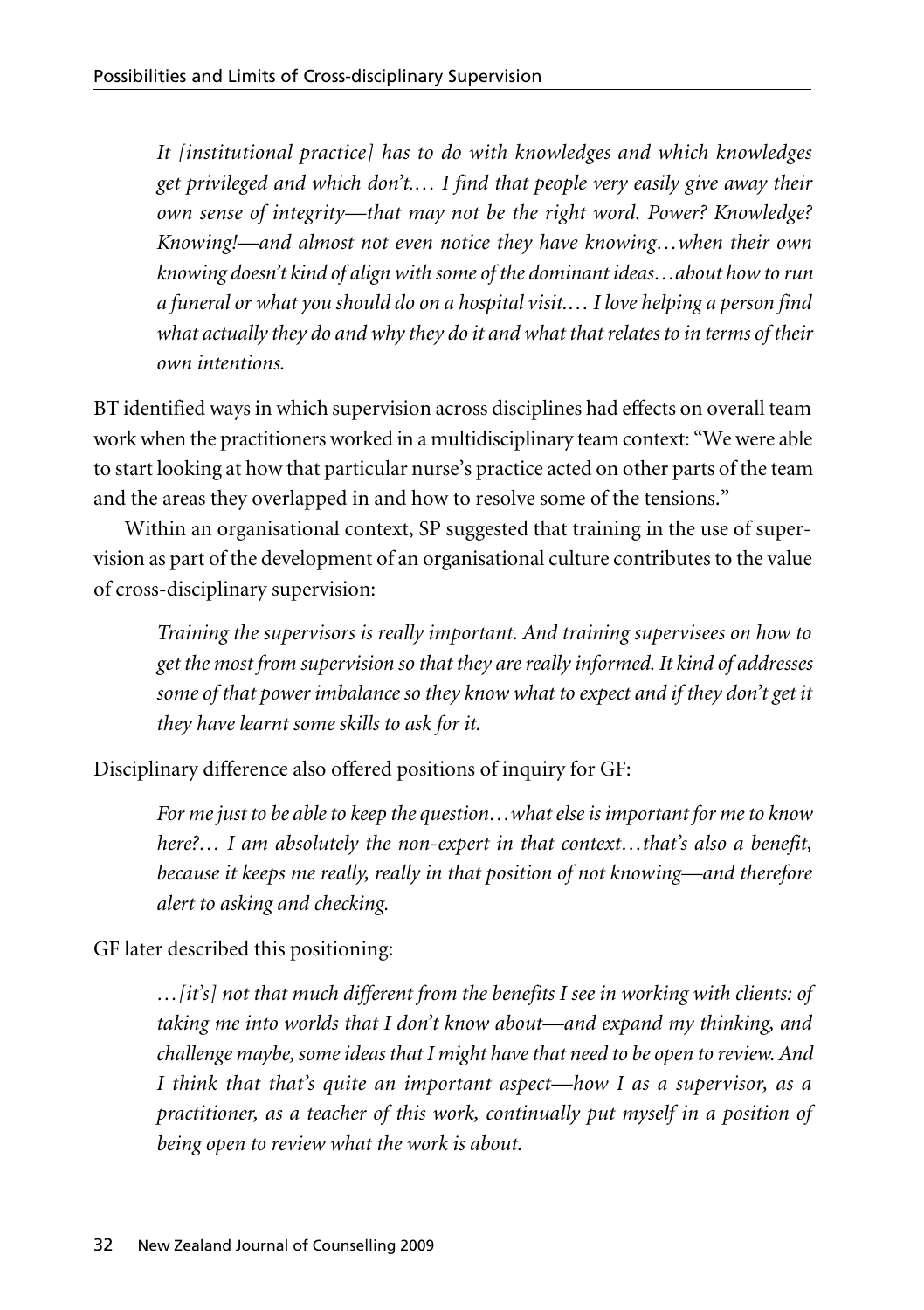The range of perspectives on benefits was diverse. For example, GF identified disciplinary difference as having the potential to teach her as a supervisor, while BT's statements emphasised that social work perspectives benefit other health professions.

## *2. Entering the contracting process*

Participants all referred to the contracting process, suggesting variously that contracts should outline reciprocal roles, accountabilities, commitments, and expectations. However, contracting was given different emphases by different participants. Speaking about what was a new area for her, cross-disciplinary supervision of a human rights volunteer, GF said:

*To begin with we did a lot of talking about what it [supervision] might look like because neither of us was very sure [about] how we would manage the process, and to negotiate what supervision was. What, if anything, should go elsewhere and who we were being accountable to?*

In the absence of a shared professional code, "fit" was found through "the principles that we shared in common…the principles of social justice and equity."

Also addressing the practice of working for shared understandings when practitioners come from diverse professions, EN reported:

*…more thorough[ness] in the contracting phase. In finding out what they want, speaking more openly, more thoroughly, about what could get in the way of the cross-disciplinary nature of the relationship; and ensuring that I am clear about what they are wanting. Because I think, especially people who haven't had the experience of supervision might have some notions about [supervision] that might not match what I see my role being. Really breaking it down and fine tuning, and getting that alignment. I think it takes more time. I encourage there to be more time than…with a matching discipline.*

In a DHB setting, SP also gives time to negotiating a working agreement so that there are shared understandings of what supervision offers:

*When we contract, I will probably spend a couple of sessions really looking at how we are going to work together, what our expectations are, where difficulties might arise in terms of what I may or may not know [about their professional field] and what we are going to do about that.*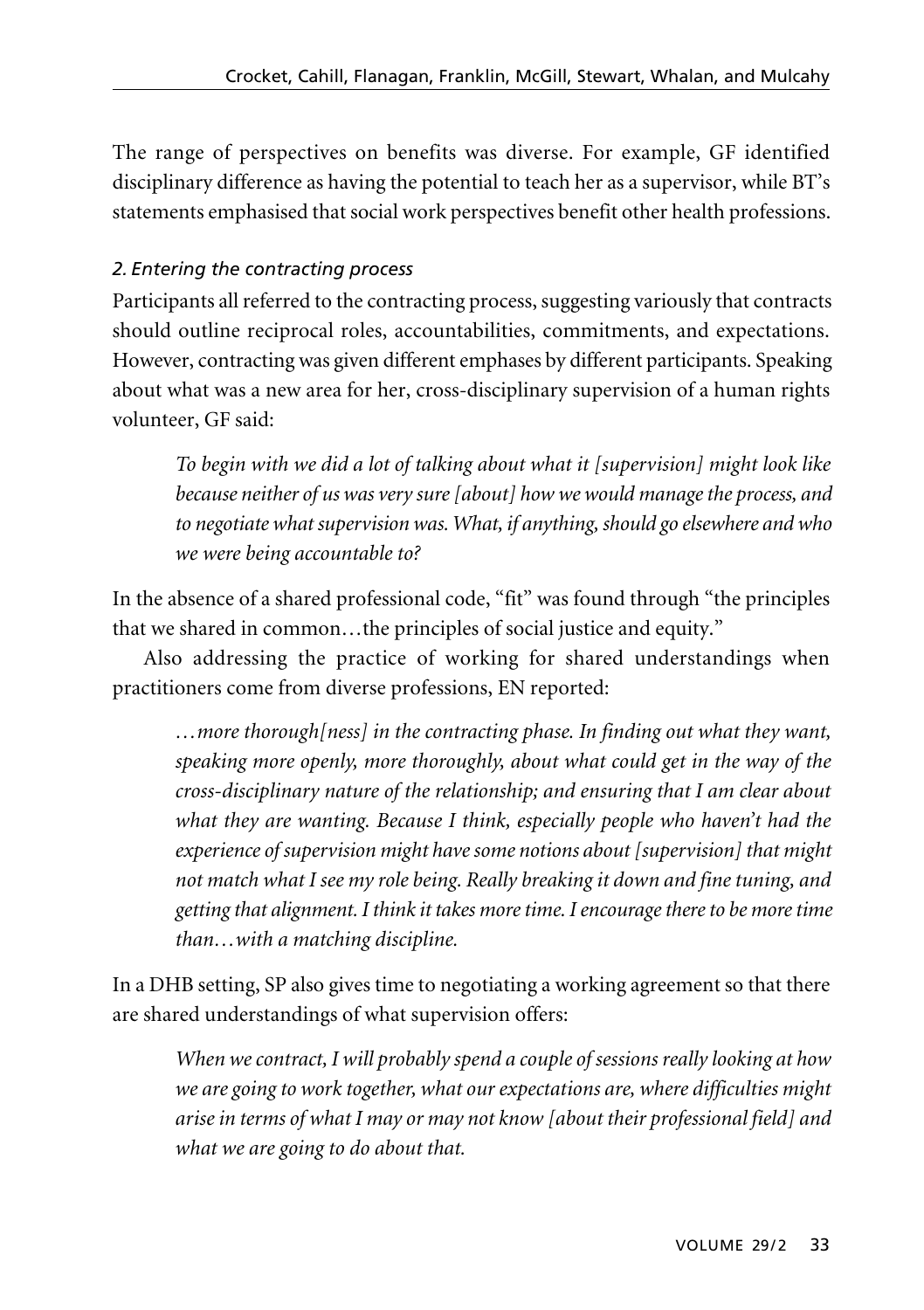KA also supervised, on contract, in a DHB health setting. As she spoke about supervision contracts, there was less emphasis on the process of negotiation. Rather, she spoke in terms of a contract that "defines." Showing the researcher the alreadyprepared contract she uses, she reported:

*We always have a contract. It defines confidentiality; it defines expectations, so that you know what you are actually wanting from each other. So I have got practical details; I've got operation fees, that kind of thing; emergency consultations when needed; grievance process when there is dissatisfaction on either side; values governing the process, the sort of supervision process governed by confidentiality and mutual respect and so on; and then the supervisor's accountability; the supervisee's accountability; and then the content is following the TAPES model; if you have clients at risk; discussion of caseload.*

Whether through defining or negotiating, participants represented effective contracting as being critical for cross-disciplinary supervision.

# *3. Contracting for accountabilities*

There was considerable variation in the frameworks for accountability of which participants spoke.

GF noted the importance of clarifying accountabilities in cross-disciplinary supervision:

*What's the usefulness of coming to someone like me with a counselling background—how might that enhance your social work practice? How else does your social work practice remain accountable and ethical?*

"An out clause" in the contract was BT's term for his sense of responsibility to take action when practitioners are considered to be "working in a dangerous or unsatis factory way." BT presented his same-profession responsibilities, in such a situation, as reporting to the professional advisor of social work, and his cross-profession responsibilities to a generic team leader. BT distinguished between, on the one hand, "professional supervision" of other social workers with whom he shares a code of ethics and, on the other hand, more limited "clinical supervision," focusing only on client work, for other professionals. In his experience, where there was no shared professional code, accountabilities in supervision were shaped by an organisation's code of practice, policies, and processes, along with the Ministry of Health's Mental Health Sector Standards.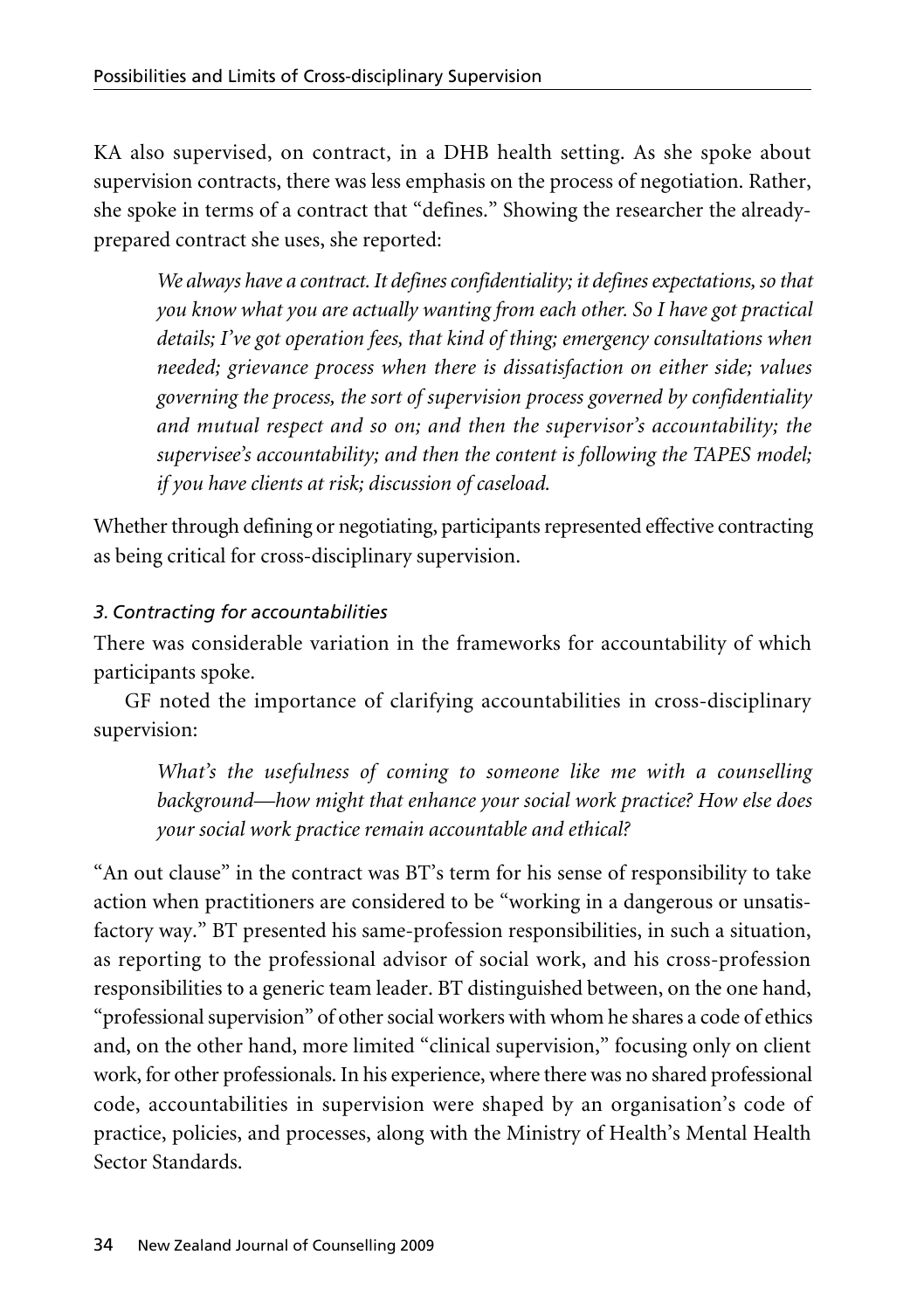BT also indicated his preference for using the ANZASW Code of Ethics with other health professionals, suggesting that it is "more encompassing" and "works better within a bi-cultural code." His comment was that the counselling code "was significantly light…and still very much within a dominant mono-cultural type perspective." He further commented that "initially, with Mental Health nursing and OT, a part of the agreement associated with taking up supervision was that I have a copy of their code of ethics—and each brought a copy to the first few sessions—and see how they could be enhanced by the social work code of ethics."

In order to understand the ethical responsibilities of those she supervises, EN also encourages them to bring their code of ethics: "Together we could look through and see in what way the code might guide or inform or support them in their work." At the same time, she spoke of hesitation in offering guidance based on codes of professions other than her own:

*…that is like the technical part of their work, in a sense. Whilst I can provide a forum for them to consider their code and what it might mean to them, I think it would be better for them to have someone from their profession to support them to interpret their code.* 

KA also reported referring to the practitioner's professional code: "…in the end we always have to go back to that, what are your professional ethics in your professional group?"

Asked about being drawn, as a supervisor, into the web of responsibility for client practice, KA replied: "I haven't thought about that because really it [cross-disciplinary supervision] is about empowering the particular clinical professional to do the best they can."

For KA, accountability includes having notes of the session, and "producing paper work," mindful of audit.

These diverse comments raise a central question for cross-disciplinary supervision. BT represents it as focused largely on overseeing clinical competence, while for SP, WR, GF, and EN, cross-disciplinary supervision is largely for professional development:

*I don't want to be supervised by a motor mechanic who only knows about spark plugs. I want to be supervised by someone who knows about personal identity, knows about what it means to be human, what it means to be a reflective person someone that can do some stuff and then stand back and look at it and wonder what it means. Someone who's other-centred and benevolent.* (WR)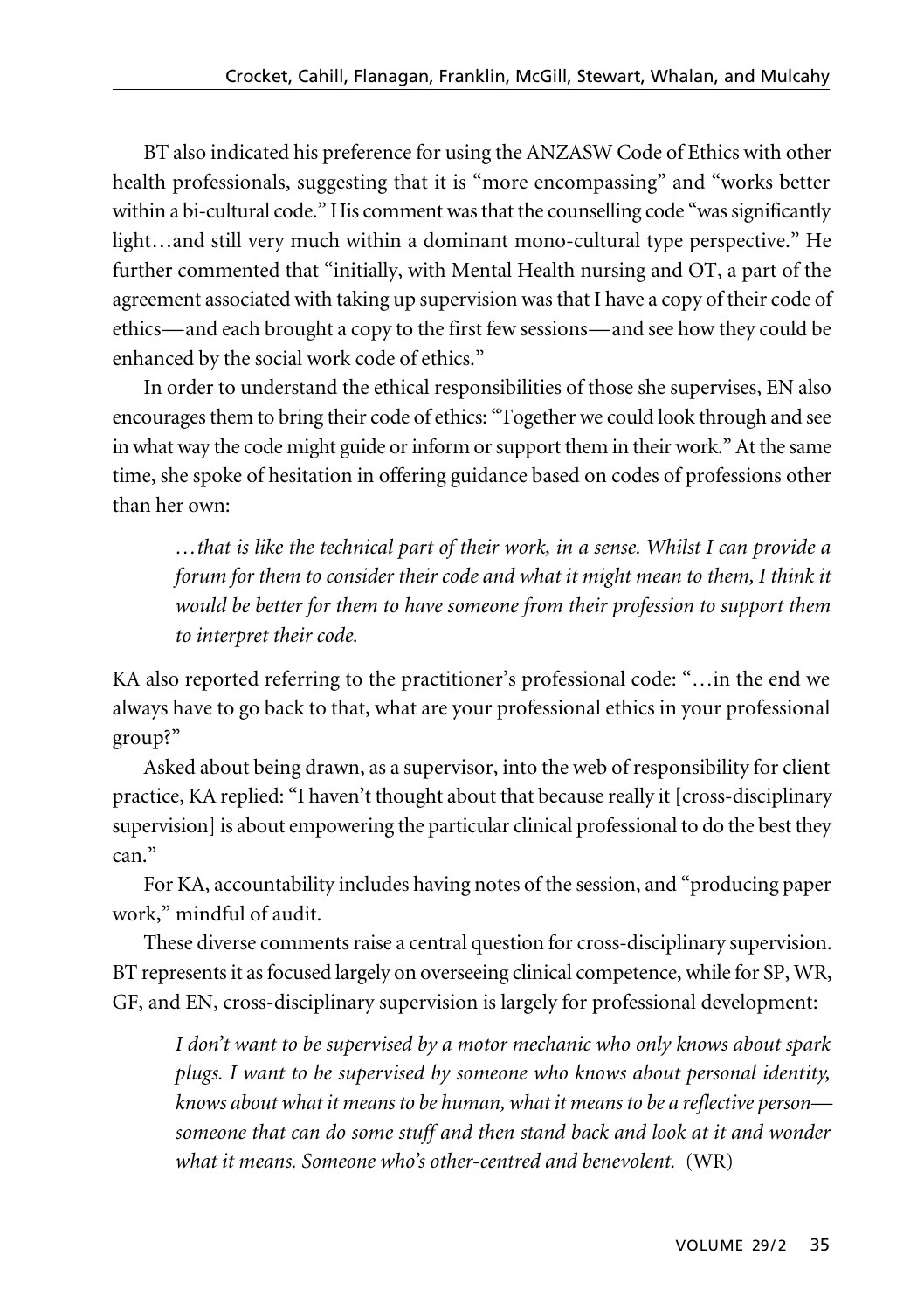*She [another professional] had asked for supervision from another discipline and she seemed really excited at the possibility that this might be for her develop ment.* (SP)

In contrast to BT's practice in a health setting with an emphasis on sector standards and codes of ethics, GF supervised, in private practice, a social justice activist with no codified external framework. Cross-disciplinary supervision, as represented by our participants, thus encompasses a range of accountabilities. This diversity points to the importance of the clear negotiation of agreements to produce shared understandings of responsibilities, and at least some sense of "alignment" of purpose, if crossdisciplinary supervision is to produce benefits for practitioners and those they work with.

# *4. Limitations of cross-disciplinary supervision*

Participants identified limitations to cross-disciplinary supervision—differences between codes of ethics; working with students and new graduates; limited knowledge of the cultures of other professions; as well as the potential involvement of line management in the absence of shared professional lines of responsibility.

KA's was the exception to this account. Asked if she saw any limits to the practice of cross-disciplinary supervision she replied:

*I honestly haven't encountered them yet. As a psychologist, I believe psychology is just a life skill that applies to old, young, male, female. A few people would probably say that the limits would be culture.… I see psychology to be pretty universal.* 

As we have noted earlier, cross-disciplinary supervision involves negotiating different ethical codes. BT commented: "…it's very difficult to work across codes…"

EN suggested that supervisors are limited in interpreting codes of ethics of other disciplines and thought that this should be the task of senior members within that profession.

Some participants were clear that they preferred not to work across disciplines with new graduates or while students were in training.

*I wouldn't be supervising new graduates from other disciplines.… I think that's developmental stuff.* (SP)

*I think there might be certain circumstances where the same-discipline supervision would be mandated…when somebody is new to New Zealand, if somebody is a new grad, or if there are performance issues.* (SP)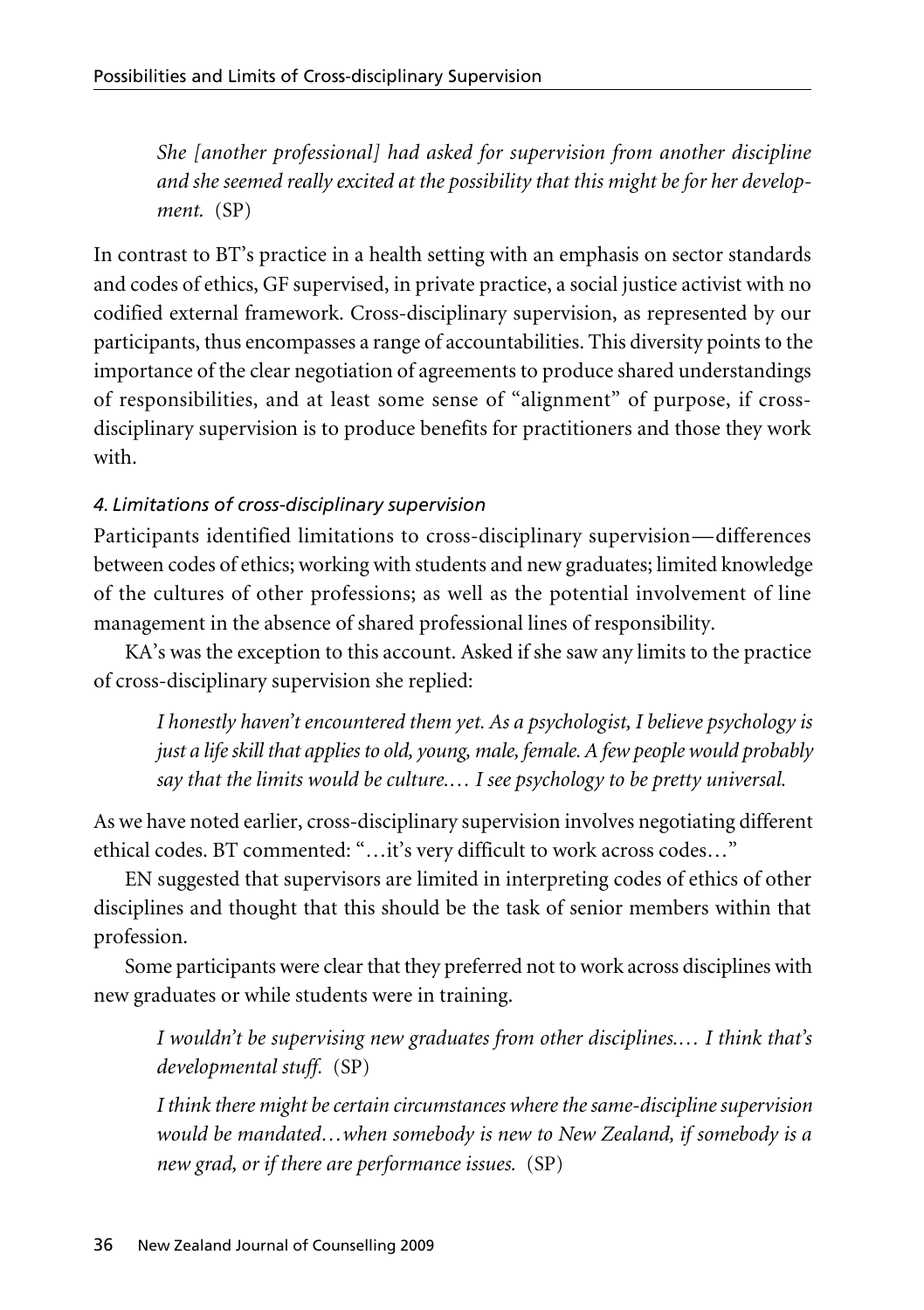*People in training.… I wouldn't advocate [cross-disciplinary supervision] for people in training because there's a mentoring, training component in supervision.* (WR)

These reflections point to the value of disciplinary-specific knowledge within super vision. As WR put it, there are two emphases, the first evoking shared experiences and the second related to practical knowledge:

*I think that sometimes people do need someone from within the trade to simply go, "I've been here" as well.* 

*…institutional knowledges, or trade knowledges, which I guess can help support someone, I can't offer that.… You know that idea of being supervised by someone in the trade.… The nuts and bolts of it? So, a little bit more like the apprentice model.* (WR)

GF commented, "I don't know what I don't know about the context, the particular context that the work is taking place in."

The narrower responsibilities of a cross-disciplinary supervisor were commented on by BT, as he distinguished clinical from professional supervision: "I think it's very hard and probably would be inappropriate to do professional supervision or [to supervise] in terms of a professional framework [with non-social workers]." He went on to suggest that in professional supervision with a social worker, he would look at career development, and he would address aspects that

*…[the practitioner] could not see [themselves] and I would probably start working on a recommendation of possible future training, in-service, or professional development that the social worker could do to compensate or cover areas that are concerns for me as supervisor.* 

In cross-disciplinary supervision, his supervisory focus was limited to clinical practice with clients.

Although acknowledging that she didn't have expertise in the "content area," EN suggested that other professionals came to her for supervision, not for "those technical, clinical things in their job" but for "the relational component in their work."

It is not always possible to draw clear disciplinary distinctions. Both GF and BT indicated that they were currently supervising practitioners with combined social work/counselling roles:

*I would feel comfortable in providing supervision [for the person with] the 0.5 social work role and 0.5 counselling role, but NZAC is saying that person should have a*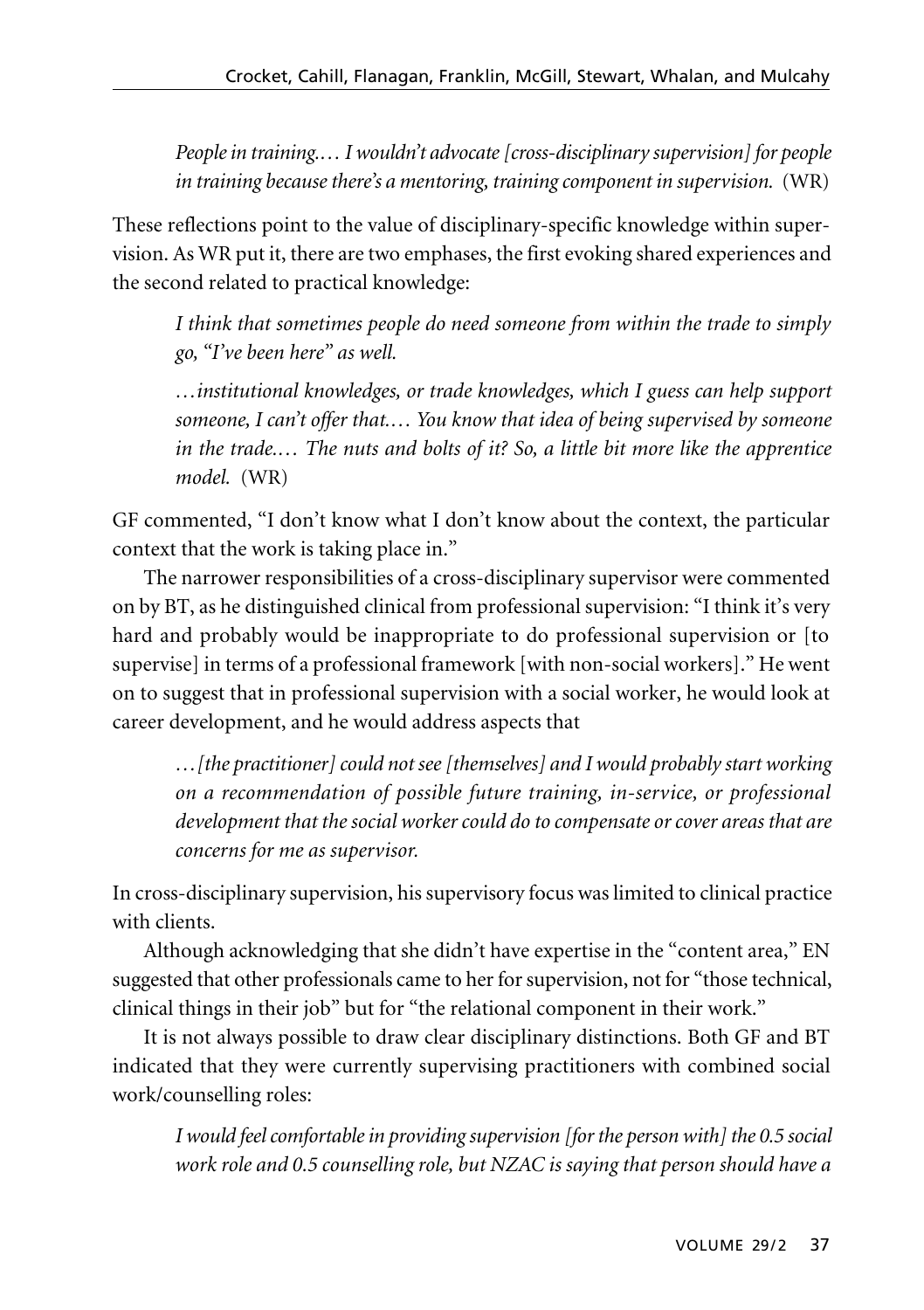*counsellor [as supervisor].… ANZASW is saying that [the supervisor] must be a social worker—which is the reason I was brought in by the agency.* (BT)

#### **Discussion**

While we would be very cautious in drawing any conclusions about cross-disciplinary supervision on the basis of such limited data, we offer some comments about what we learned. There was a distinction between counselling supervisors and others in terms of the site of practice. The three counsellors in our study all supervised in private practice; the two social workers and one psychologist supervised in DHB settings. These differences have effects for what is contracted, and how, and thus for the processes of cross-disciplinary supervision. A linked difference is that the counsellors supervised mostly social service practitioners and small numbers of health professionals, and the three non-counsellors mostly supervised a wider range of health professionals.

The question arises, perhaps, about the potential effects of counselling becoming registered as a health profession (NZAC, 2008): might registration offer counsellors opportunities to supervise a wider range of health professionals? A further inquiry is also suggested: a national, profession-wide study of counselling supervision, such as O'Donoghue, Munford and Trlin's (2006) study of New Zealand social work super vision, might include investigation of the sites of counsellors' supervision practices and the professions with which counsellors experience quality supervision.

Within-group differences were a further point of interest, drawing attention to Grauel's (2004) point that there are multiple, competing versions of supervision. For example, SP and BT are both social workers, engaged in inter-disciplinary supervision in health settings. Both suggested that inter-disciplinary supervision contributes to the development of other professionals. But from BT, working with the particular responsibilities of a mental health setting, we learned clearly of the actions that he would take, as supervisor, to respond to "dangerous or unsatisfactory practice," both in same-discipline and inter-disciplinary supervision. The terms of the regulatory environment strongly flavoured our reading of the BT transcript.

For SP, however, the regulatory environment of the health sector seemed much more in the background, although she said that workers she supervises are "dealing with life and death." Opportunities for supervision to provide professional development for other professionals, rather than limited clinical oversight, were much more to the fore in her descriptions of inter-disciplinary supervision. SP expressed an overall preference for supervising disciplines other than her own: in inter-disciplinary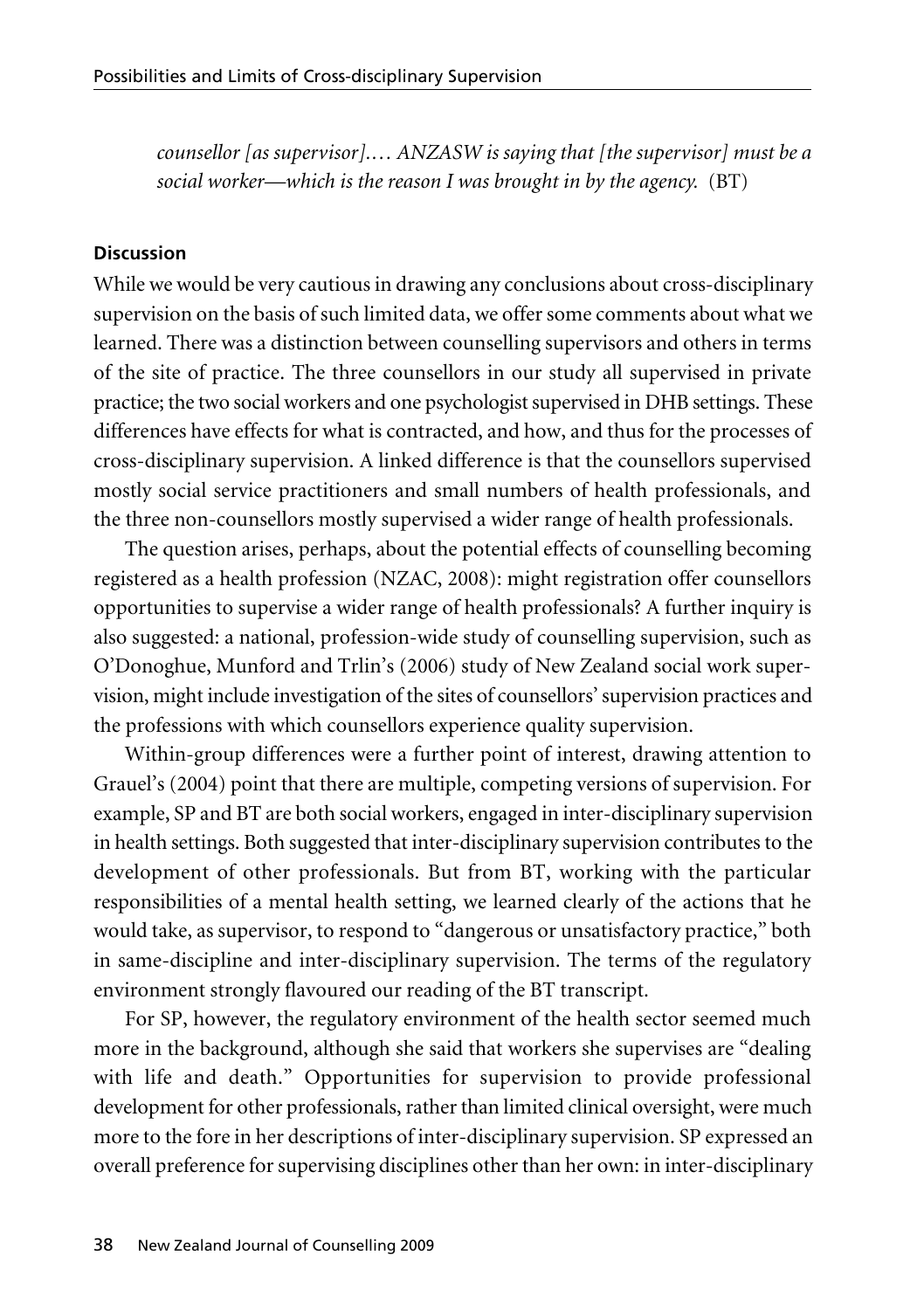supervision she experienced "more freshness." However, for BT, same-discipline supervision, with a shared social work code, produced fewer dilemmas.

These within-profession contrasts again point to the importance of the exploratory phase of contracting in supervision. Cross-disciplinary supervision, we suggest, will be productive as a result of thoroughly talking through, agreeing to, and regularly reviewing the purposes and effects of the practice for each unique situation in its professional and employment context.

Relevant to contracting is the matter of the mandate for supervision. In the case of those supervising in DHB health settings, supervision was mandated by practitioners' professions, employers, or Ministry of Health sector standards: these mandates produced the accountability. The counsellors' private practice settings and the range of practitioners with whom they engaged in supervision took the matter of mandates and accountabilities into different territories. Some supervision relationships that had been contracted by counselling supervisors may have been based more on a covenantal relationship (Axten, 2004) where the external mandate was less clear: a human rights activist, a lawyer, a manager, for example. Shaped by covenantal considerations, the emphasis appears to have been on the individual agreement and the supervisor's code of ethics, rather than the practitioner's organisational or professional requirements. Distinctions among different forms of supervision in the counsellors' accounts, however, tended to be muted rather than sharply defined.

Nonetheless, we suggest that it is worth asking, where there is no professional or organisational mandate, whether the practice is always appropriately called "supervision." Is any privately contracted reflection on practice "supervision"? For example, we attempted to use the idea of *a duty of care for clients* as distinguishing supervision from consultation offered to other professionals who wish to reflect on their work. However, the term *duty of care* carries overlapping legal and moral implications which troubled attempts at distinction. We conclude that there are limits to our language: these data offer the reflection that the word "supervision" is expected to do a great deal of work. Again, we return to the significance of individual supervision agreements, and wider professional and employment contexts, in shaping practice foci for cross-disciplinary supervision.

A noteworthy potential contribution of cross-disciplinary supervision is its view from "elsewhere," from outside the discipline. This view can offer inquiry that disturbs what is taken for granted, at a wider within-profession level, within organisations, and by individual practitioners. There is also the matter of "fit" and shared philosophy that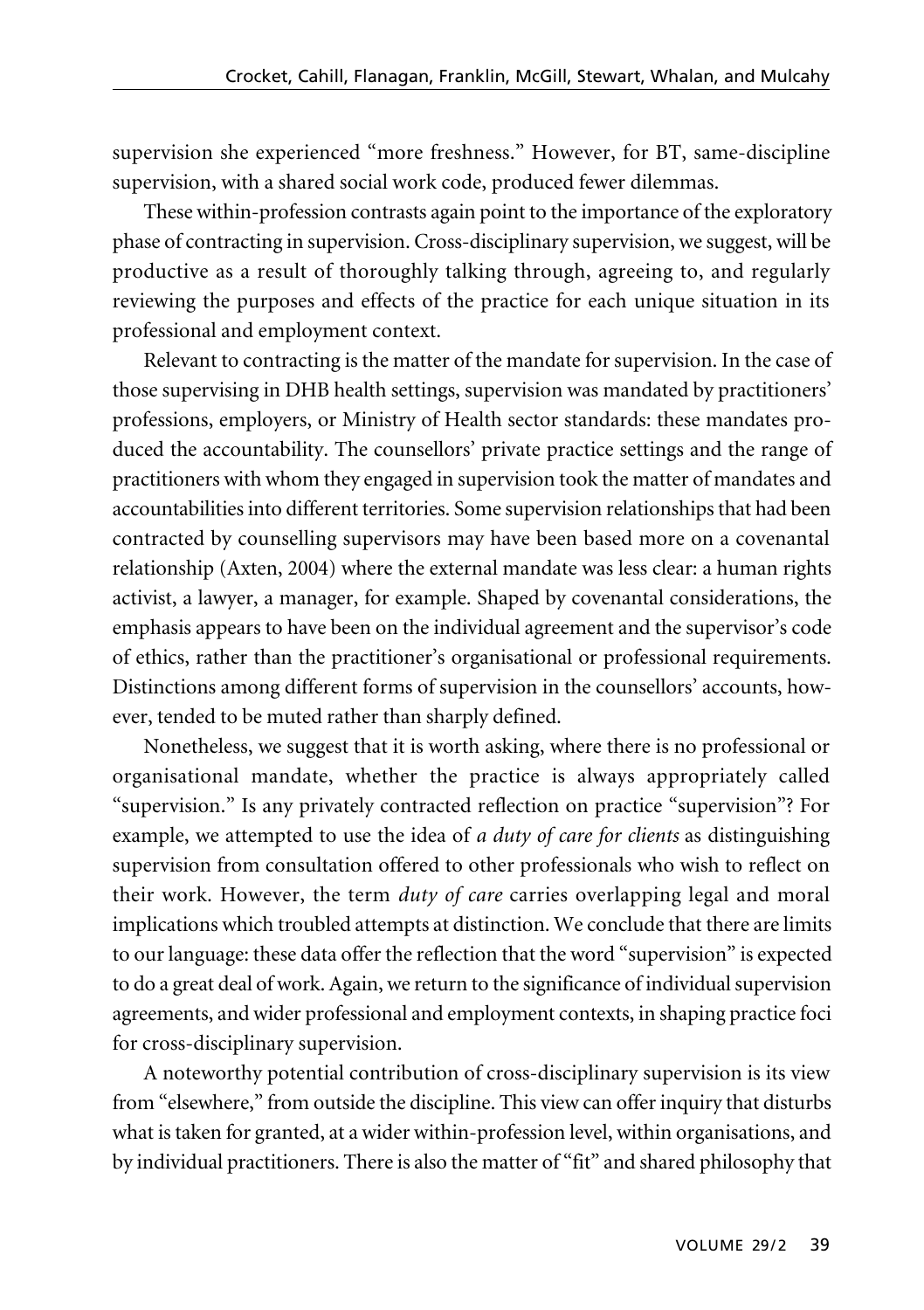echoes among Mullarkey et al. (2001), Rains (2007), and GF—"the principles that we shared in common…the principles of social justice and equity." These values that GF names also stand at the centre of the NZAC Code of Ethics (NZAC, 2002): we suggest that cross-disciplinary supervision founded on these values would serve the profession of counselling well.

## **Conclusion**

Central to cross-disciplinary supervision is the matter of mandate, whatever the professions of the parties or the sites of practice. Mandates will be both individual and professional/organisational. In some situations, the professional and organisational mandate and accountability is the central focus, while in others the focus is the individual worker and the unique supervision contract. As supervisors and practitioners explore the purpose of each cross-disciplinary supervision arrangement, it would seem important, then, to clearly negotiate the focus. It may be useful to explore the possibilities of employing distinctions that have been commonly used or more recently introduced into some social service practice—clinical supervision, professional supervision, cultural supervision, administrative supervision, personal supervision, or consultative supervision, for example. The reverberations of resonance and dissonance between accounts of cross-disciplinary supervision in our study, we suggest, are likely to echo out into professional practice.

We call it all supervision, the diverse supervisions these six supervisors engage in. And we all call it supervision across different disciplines, even when it seems to be a very different practice. Thus, cross-disciplinary supervision requires practitioners and supervisors to engage in distinguishing together the particular emphasis of the supervision work they are agreeing to do together. With good will, too, crossdisciplinary supervision might enhance inter-professional respect.

## References

- Axten, D. (2004). The development of supervision ethics. In M. McMahon & W. Patton (Eds.), *Supervision in the helping professions: A practical approach* (pp. 105–116). Frenchs Forest, NSW: Prentice Hall.
- Beddoe, L., & Worrall, J. (Eds.). (2001). *Supervision: From rhetoric to reality. Conference proceedings*. Auckland: Auckland College of Education.
- Beddoe, L., Worrall, J., & Howard, F. (Eds.). (2005). *Weaving together the strands of supervision. Conference proceedings*. Auckland: Faculty of Education, The University of Auckland.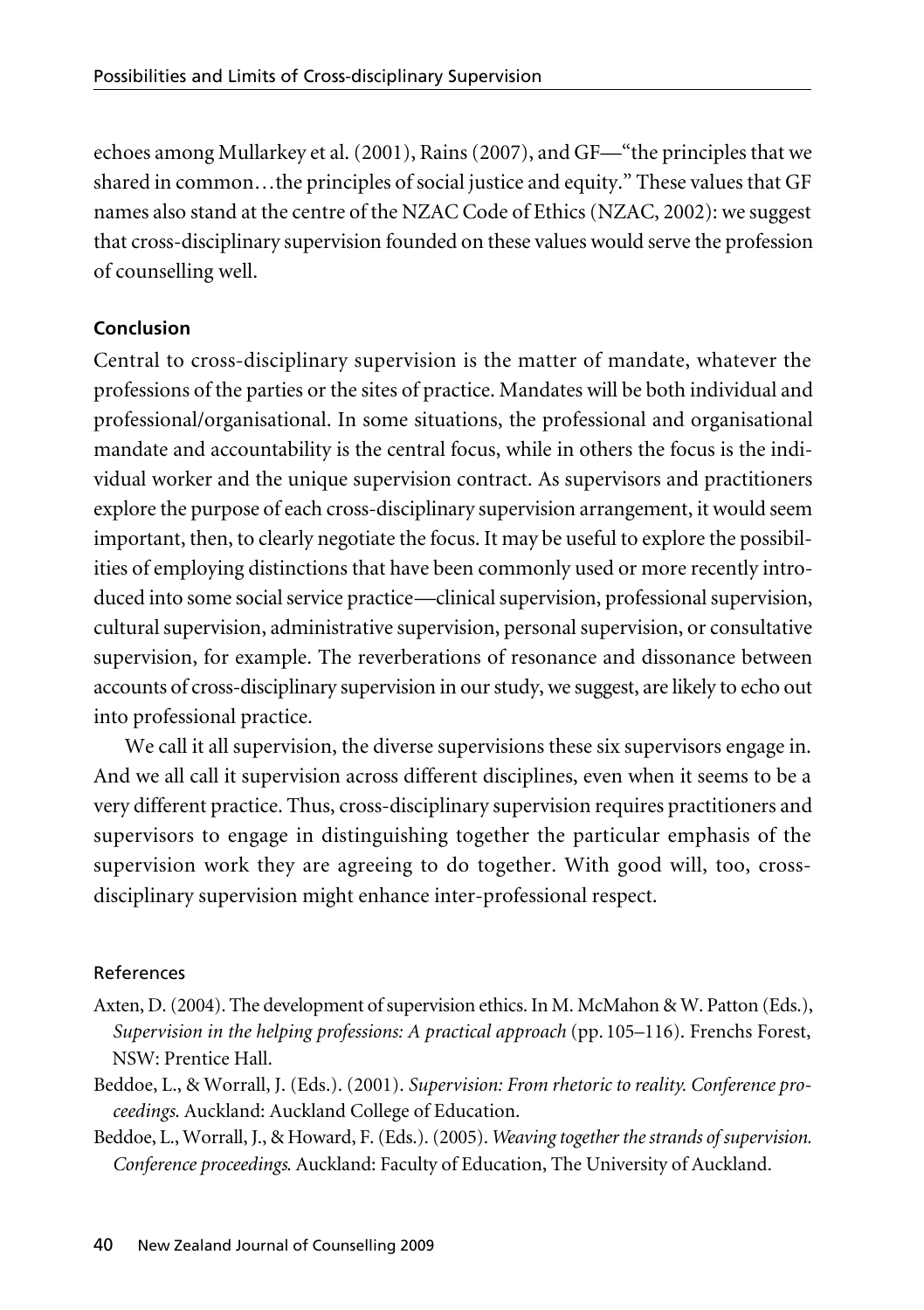- Bernard, J. M., & Goodyear, R. K. (2009). *Fundamentals of clinical supervision* (4th ed.). Upper Saddle River, NJ: Merrill.
- Burman, E. (1994). Interviewing. In P. Banister, E. Burman, I. Parker, M. Taylor, & C. Tindall (Eds.), *Qualitative methods in psychology* (pp. 49–71). Buckingham: Oxford University Press.
- Carroll, M. (1996). *Counselling supervision: Theory, skills and practice*. London: Cassell.
- Copeland, S. (2000). New challenges for supervising in organisation contexts. In B. Lawton & C. Feltham (Eds.), *Taking supervision forward: Enquiries and trends in counselling and psychotherapy* (pp. 162–174). London: Sage.
- Cornforth, S. (2006). A discursive approach to the registration debate. *New Zealand Journal of Counselling, 26*(3), 1–15.
- Costanzo, L., & Ungar, M. (2007). Supervision challenges when supervisors are outside supervisees' agencies. *Journal of Systemic Therapies*, *26*(2), 68–83.
- Davys, A. (2001). A reflective learning process for supervision. In L. Beddoe & J. Worrall (Eds.), *Supervision: From rhetoric to reality. Conference proceedings* (pp. 87–98). Auckland: Auckland College of Education.
- Davys, A., & Beddoe, L. (2008). Interprofessional learning for supervision: "Taking the blinkers off." *Learning in Health and Social Care, 8*(1), 58–69.
- Grauel, T. (2004). Professional oversight: The neglected histories of supervision. In M. McMahon & W. Patton (Eds.), *Supervision in the helping professions: A practical approach* (pp. 3–16). Frenchs Forest, NSW: Prentice Hall.
- Holloway, E. (1995). *Clinical supervision: A systems approach*. Thousand Oaks, CA: Sage.
- Hyrkas, K., Appelqvist-Schmidlechner, K., & Paunonen-Ilmonen, M. (2002). Expert supervisors' views of clinical supervision: A study of factors promoting and inhibiting the achievements of multiprofessional team supervision. *Journal of Advanced Nursing*, *38*(4), 387–397.
- McLeod, J. (2001). *Qualitative research in counselling and psychotherapy*. London: Sage.
- Mullarkey, K., Keeley, P., & Playle, J. F. (2001). Multiprofessional clinical supervision: Challenges for mental health nurses. *Journal of Psychiatric & Mental Health Nursing*, *8*(3), 205–211.
- New Zealand Association of Counsellors. (2002). Code of ethics: A framework for ethical practice. *New Zealand Association of Counsellors operating manual* (pp. 37–51). Hamilton: Author.
- New Zealand Association of Counsellors. (2008, April). *Special registration newsletter*. Hamilton: Author.
- O'Donoghue, K. (2004). Social workers and cross-disciplinary supervision. *Social Work Review*, *16*(3), 2–7.
- O'Donoghue, K., Munford, R., & Trlin, A. (2006). What's best about social work supervision according to Association members. *Social Work Review*, *18*(3), 79–92.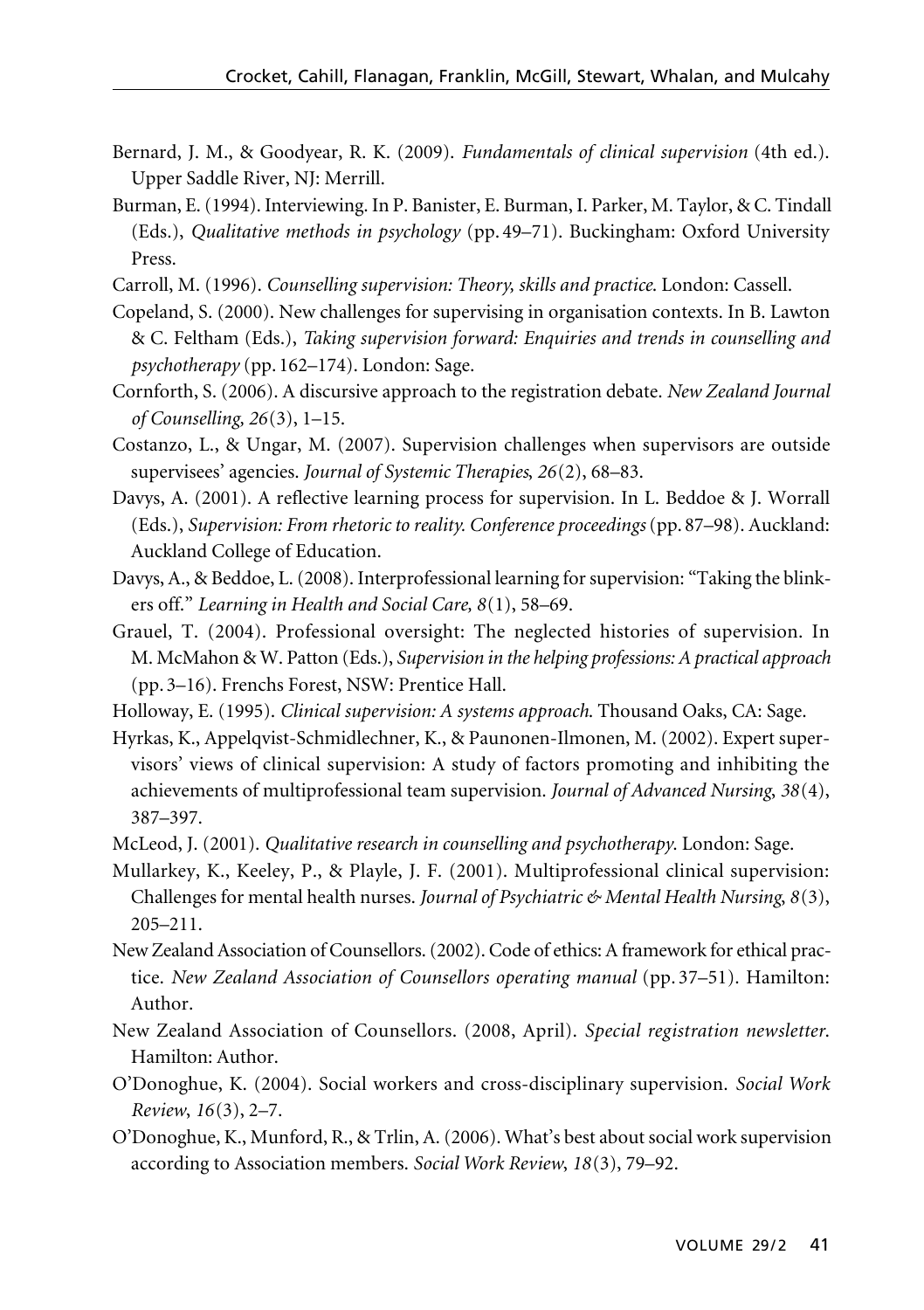Rains, E. (2007). Interdisciplinary supervisor development in a community health service. *Social Work Review*, *19*(3), 58–65.

Reissman, C. H. (2008). *Narrative methods for the human sciences*. Los Angeles: Sage.

- Simmons, H., Moroney, H., Mace, J., & Shepherd, K. (2007). Supervision across disciplines: Fact or fantasy. In D. Wepa (Ed.), *Clinical supervision in Aotearoa/New Zealand: A health perspective* (pp. 72–86). Auckland: Pearson.
- Thomasgard, M., & Collins, V. (2003). A comprehensive review of a cross-disciplinary, casebased peer supervision model. *Families, Systems & Health, 21*(3), 305–319.
- Townend, M. (2005). Interprofessional supervision from the perspectives of both mental health nurses and other professionals in the field of cognitive behaviour therapy. *Journal of Psychiatric & Mental Health Nursing*, *12*, 582–588.
- Webb, S. (2006). Supervision for new counsellors: An alternative view. *Counselling Today: Newsletter of the New Zealand Assocation of Counsellors*, *27*(1), 17.

# **Appendix 1**

Interview guidelines (for guidance of researchers only)

## **Cross-disciplinary supervision**

## **What is enabled and what is constrained?**

# *Inquiry*

What is your original/current profession?

- What other professional groups are represented in those who engage with you in your supervision practice?
- How did it come about that you have taken up cross-disciplinary supervision as a supervisor?

Have you experienced cross-disciplinary supervision yourself as a practitioner?

How do you see cross-disciplinary supervision as different from within-profession supervision?

What possible limits do you identify?

What responses do you consider a supervisor might make, given these limits?

What responses do you consider a practitioner might make, given these limits?

What actions do you take to learn about the practitioner's field?

What aspects of their professional life and practice do you agree that supervision will address?

What actions do you take to understand the ethical responsibilities of those from other professions?